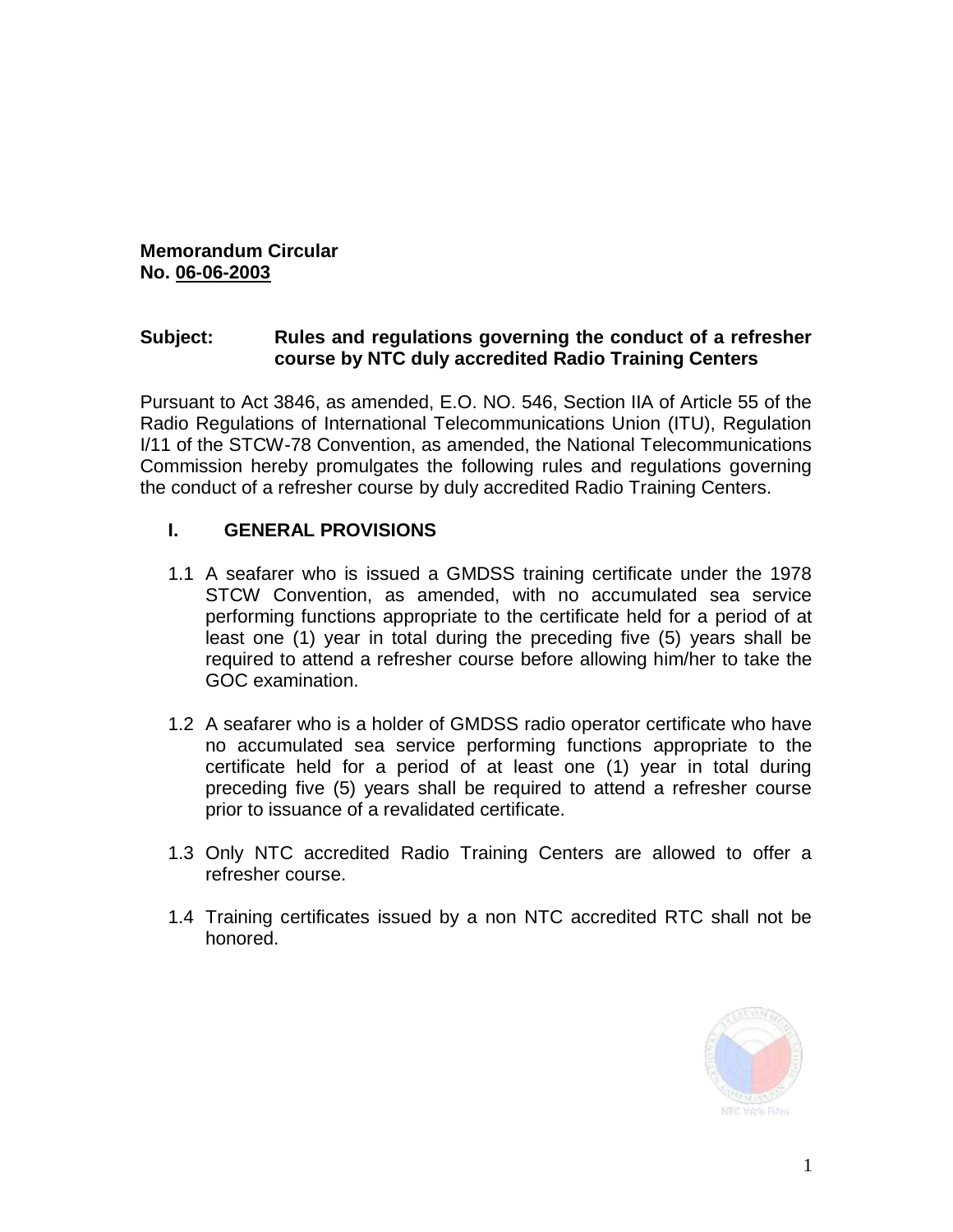# **II. REFRESHER COURSE SUBJECTS AND TIME TABLE**

| <b>SUBJECT</b>                                                                                                                                                                                      | <b>TIME DURATION</b> |                |
|-----------------------------------------------------------------------------------------------------------------------------------------------------------------------------------------------------|----------------------|----------------|
|                                                                                                                                                                                                     | Lecture (Hrs)        | Hands-on (Hrs) |
| 1. Introduction<br>a. Sea Areas<br>b. Carriage Requirements<br>of<br><b>Ship Stations</b><br>c. Schedule of Implementation<br>d. GMDSS<br>Communication<br><b>Functions</b><br>e. GMDSS Sub-Systems | 4                    |                |
| 2. Radio Telex                                                                                                                                                                                      | $\overline{2}$       | 2              |
| a. ARQ Mode<br>b. FEC Mode<br>c. Control Indicators<br>d. Keyboard<br><b>NBDP</b><br>е.                                                                                                             |                      |                |
| 3. The INMARSAT System                                                                                                                                                                              | $\overline{2}$       | 4              |
| a. Principle<br>satellite<br>0f<br>communication<br>b. Space segment<br>c. Coast Earth Station -CES<br>Co-ordination<br>d. Network<br><b>Station-NCS</b><br>e. Ship Earth Station                   |                      |                |
| <b>INMARSAT</b><br>A/B<br><b>Communication Services</b><br><b>INMARSAT C - Communication</b><br><b>Services</b><br><b>Distress</b><br>Safety<br>and<br>Communications                               |                      |                |

**RITTERS STAR**<br>NYE WAN Files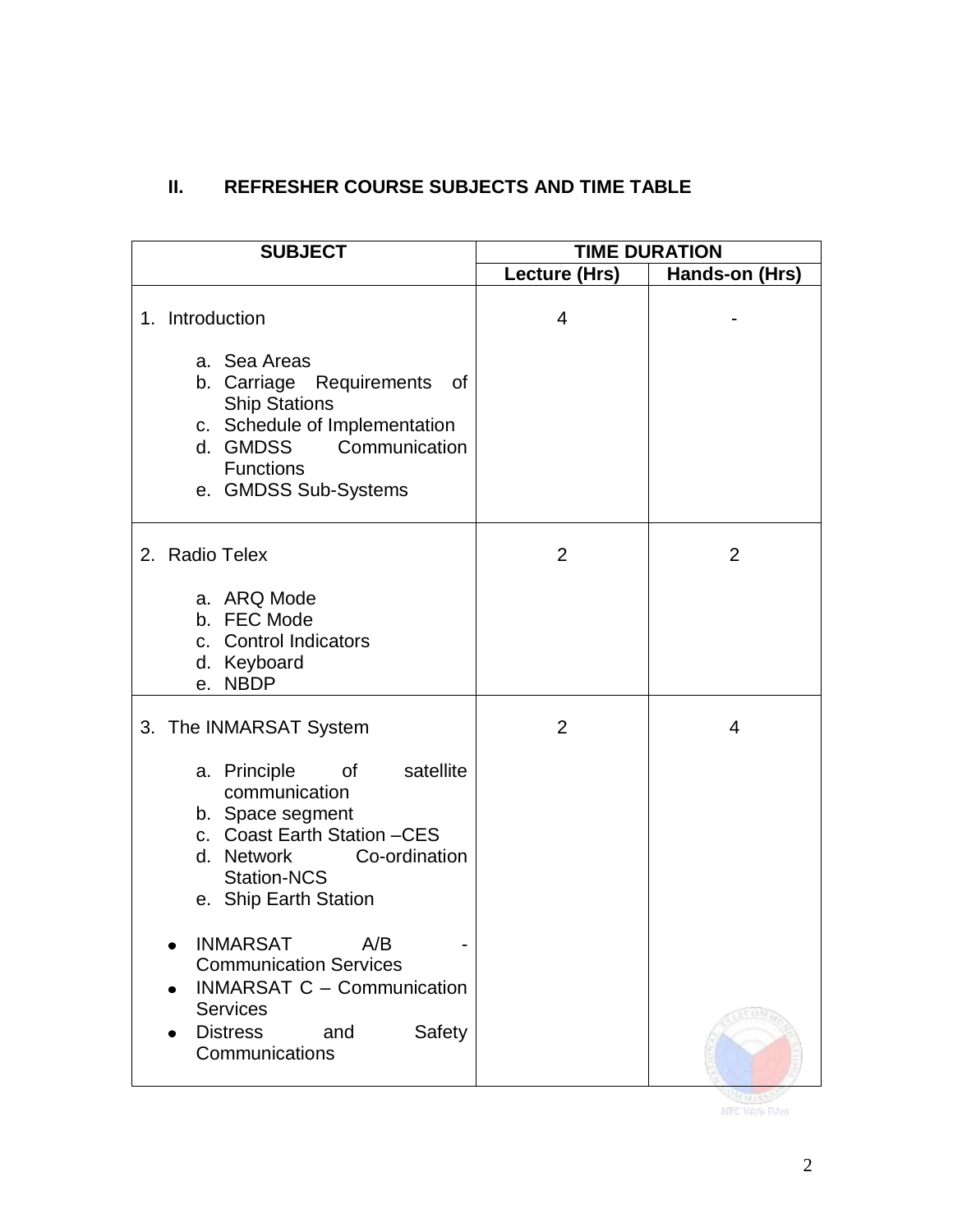| <b>SUBJECT</b> |                                                                                                                                                                                                                                                                                                                 | <b>TIME DURATION</b> |                |
|----------------|-----------------------------------------------------------------------------------------------------------------------------------------------------------------------------------------------------------------------------------------------------------------------------------------------------------------|----------------------|----------------|
|                |                                                                                                                                                                                                                                                                                                                 | Lecture (Hrs)        | Hands-on (Hrs) |
|                | 4. COSPAS/SARSAT System<br>a. Characteristics<br><b>of</b><br>a<br><b>COSPAS/SARSAT satellites</b><br>of<br>b. Signal routing<br>a<br>COSPAS/SARSAT<br><b>EPIRB</b><br>distress alert<br>c. Coverage modes for<br>the<br>detection and location<br><b>of</b><br>beacons<br>d. Test Procedures<br>e. Maintenance | 2                    |                |
|                | 5. DSC System Description<br>a. The structure of a DSC call<br>b. The MMSI Number<br>c. Different call formats<br>d. Categories of DSC Calls<br>e. The information contents of a<br><b>DSC Call</b>                                                                                                             | $\overline{2}$       | 2              |
|                | 6. The NAVTEX System<br>a. Purpose of NAVTEX<br>b. NAVTEX Frequencies<br>c. Reception Range<br>d. Message Format<br><b>NAVTEX Coordinator</b><br>е.                                                                                                                                                             | 1                    | 1              |
|                | 7. Search and Rescue Transponder<br>(SART)<br><b>Technical Characteristics</b><br>a.<br>b. Operations<br>c. SART transmission on the<br>RADAR display<br>d. Specifications                                                                                                                                      | 1                    |                |

**SOLUTION**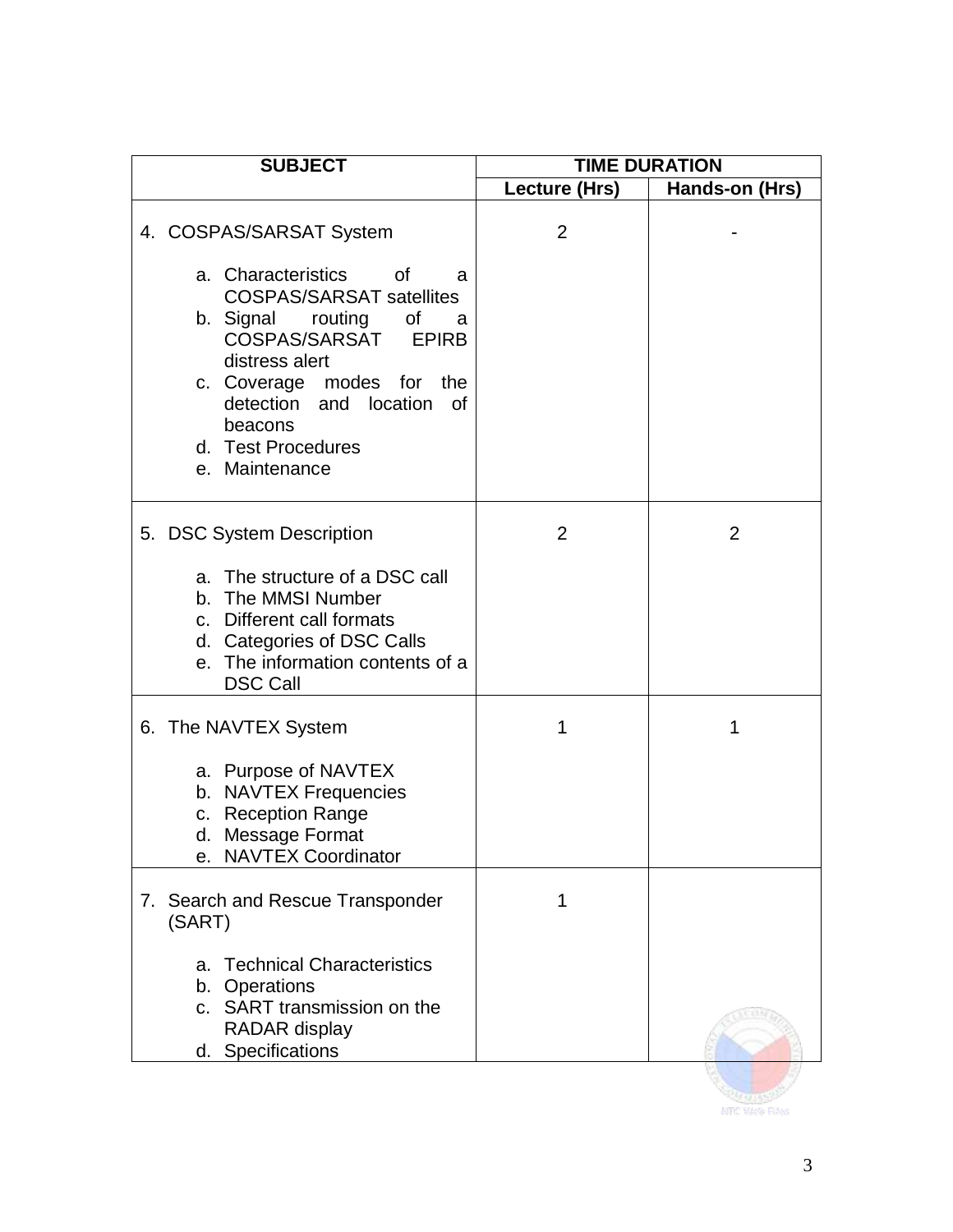| <b>SUBJECT</b>                                                                 | <b>TIME DURATION</b>  |                |
|--------------------------------------------------------------------------------|-----------------------|----------------|
|                                                                                | Lecture (Hrs)         | Hands-on (Hrs) |
| 8. Search and Rescue<br>a. SAR Operational Procedures<br>b. SAR Ocean Exercise | 1                     | 4              |
| 9. GMDSS Radio Regulations<br>a. Avoidance of False Distress<br>Alert          | 5                     |                |
| 10. Reserve Source of Energy<br>a. Battery<br>b. Generator                     | 1                     |                |
| 11. Assessment<br>a. Written Examination<br>b. Practical Examination           | $\overline{2}$        | $\overline{4}$ |
| Sub-Total<br><b>OVERALL TOTAL</b>                                              | 23<br><b>40 Hours</b> | 17             |

# **III. COURSE INTAKE LIMITATIONS/FACILITIES**

- 3.1 The lecture must not exceed 16 students per class.
- 3.2 Classrooms shall be 42 square meters for 16 trainees and must be equipped with the necessary and required facilities.